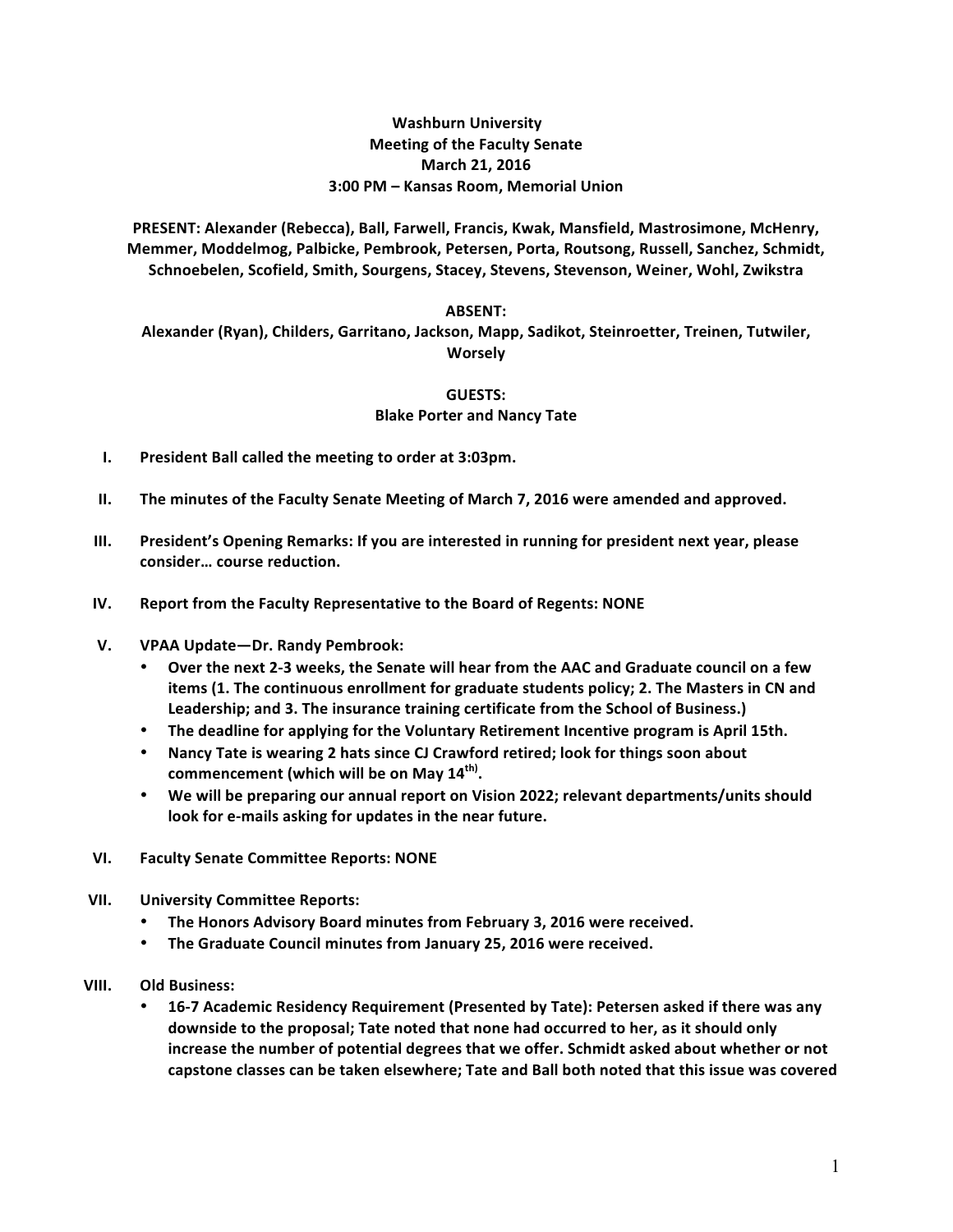**in the specific language of the proposal. Mastrosimone asked about how this would affect the**  Law Early Admission Program (LEAP); Tate said that it shouldn't. The proposal was passed.

- 16-5 Designated Smoking Areas on Campus was presented by Ball (NOTE: the Senate voted to **add this to the agenda by a 2/3 majority of the senators present): Memmer wondered where this would go if approved by the Senate; Ball replied that it would go to General Faculty. Mansfield wondered where students stood on this; Ball noted that they (through the WSGA)** had expressed wanting an all out ban. Ball noted that student and staff councils had all been talking about this, so this proposal would just add another voice. Porter said students voted last year voted for a ban via survey. Ball said that she only saw the numbers from this student survey but not any comments. Ball added that faculty members who have discussed the issue with her have indicated they are bothered by second-hand smoke (this was the primary issue). Porta asked about how many smoking areas there would be; Ball said there was not a set number; this is just a statement of general support for designated smoking areas. Petersen wondered if any of the groups had discovered how many smokers are on campus or investigated smoking cessation for smokers on campus if the measure was adopted. Ball noted that this had come up and indicated that student health, for instance, has help available. Petersen noted that perhaps this could be the first step toward a ban but that help for smokers should be considered. Routsong noted that there are other non-WU sources for smoking cessation. Pembrook noted that this is different action than what is usual for the Senate; if Senate passes it, it would go on to General Faculty to see if they want to advance it as a faculty voice in an ongoing conversation. But Pembrook indicated that it seems like there **might** be questions faculty are asking that are unanswered (such as help for smoking cessation and the actual number of areas there might be). As such, answering these questions might be a good idea before voting and passing it on. Ball concurred, and noted that this is just a statement of support and not a policy that will be implemented. Stevenson wondered when the actual decision would be made regarding such a policy; Ball noted that this is (or eventually will be) an executive decision. Pembrook added that Board of Regents would ultimately decide the issue. Ball agreed but noted that after that decision is made, the policy would come from Dr. Farley's office. Moddelmog noted that her students have expressed concern about many different issues on campus but not smoking. Schmidt wondered why we weren't proposing a total ban. Ball said that it was simply because no one had. Wohl said that he though the designated area seemed prudent. Mastrosimone argued that each unit or building should decide what areas would be designated. He also noted there would be enforcement issues for a total ban. Ball finally also noted that the policy name should be amended to include vaping. Pembrook wondered if we should have an all out tobacco ban (including chewing). Adding vaping to the ban was the only friendly amendment. The proposal was passed.
- **IX.** New Business: NONE
- **X. Information Items: NONE**
- **XI. Discussion Items: NONE**
- **XII. Announcements:**